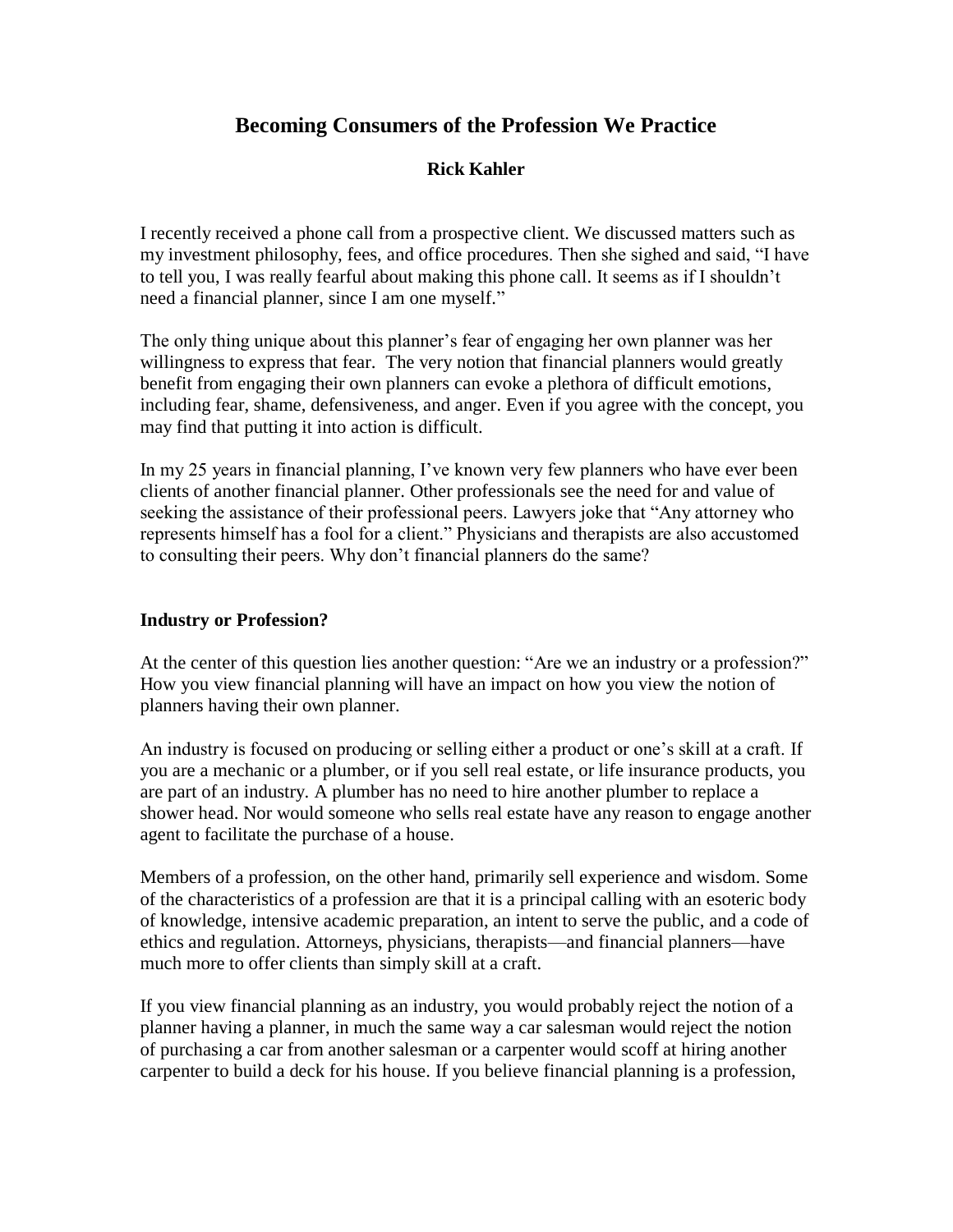you will probably be more open to the idea of a planner having a planner, in much the same way a lawyer would seek the counsel or representation of another lawyer.

In an attempt to find out why so many financial planners have never had a planner, I've questioned my peers at a number of breakout sessions at various professional gatherings. In February 2008, I conducted an online survey of financial planners. When I asked planners why they didn't have their own planners, their responses revealed the following fears and concerns, ranked in order of significance. The percentages are the sum of those who "strongly agreed" or "agreed."

| 1. I can do this myself.                                                   | 93.6% |
|----------------------------------------------------------------------------|-------|
| 2. I won't receive value for my money; the fee is too high.                | 75.1% |
| 3. I might lose credibility in the eyes of a peer and/or my spouse.        | 66.2% |
| 4. There might be philosophical differences.                               | 46.7% |
| 5. I can't find a competent planner.                                       | 42.9% |
| 6. I don't want to give up control of investments or implementation.       | 35.7% |
| 7. Engaging a financial planner never occurred to me.                      | 30.8% |
| 8. My spouse feels threatened or doesn't support engaging a planner. 28.1% |       |
| 9. I can't afford a financial planner.                                     | 14.3% |
| 10. I can't find a local planner.                                          | 13.4% |

As I went through this list, I first attempted to isolate the fears and concerns that were specific to financial planners, as opposed to anyone else. I couldn't do it. *Not one reason given by planners for not using a financial planner was unique to our profession.* The predominate issues that kept planners from engaging planners—cost, value, fear of being shamed, trust, competency, loss of control, and spousal issues—were the same concerns any of our clients and prospective clients might have.

### **Cost and Value**

The most common objection I heard from planners about engaging their own planners could be summed up in one simple sentence: "Why should I pay someone else to do something I can do myself?" This objection makes perfect sense if you view yourself as primarily selling a product. A planner compensated mainly by life insurance commissions would have no reason to buy a life policy from someone else.

I initially thought the objection of "I can do this myself" would be the one unique reason for a planner, even one viewing the field as a profession, not using another planner. After all, we are experts in investments and financial planning. However, in the November 2007 issue of the *Journal of Financial Planning,* Rebecca King reported data from two surveys conducted by the FPA and *The Wall Street Journal* of 3000 affluent households*.*  The following table from that article shows the reasons given by survey participants who did not have financial planners. The top reason, given by 67% of the respondents, was, "I can do the job just as well." Obviously, this objection is not limited to financial planners.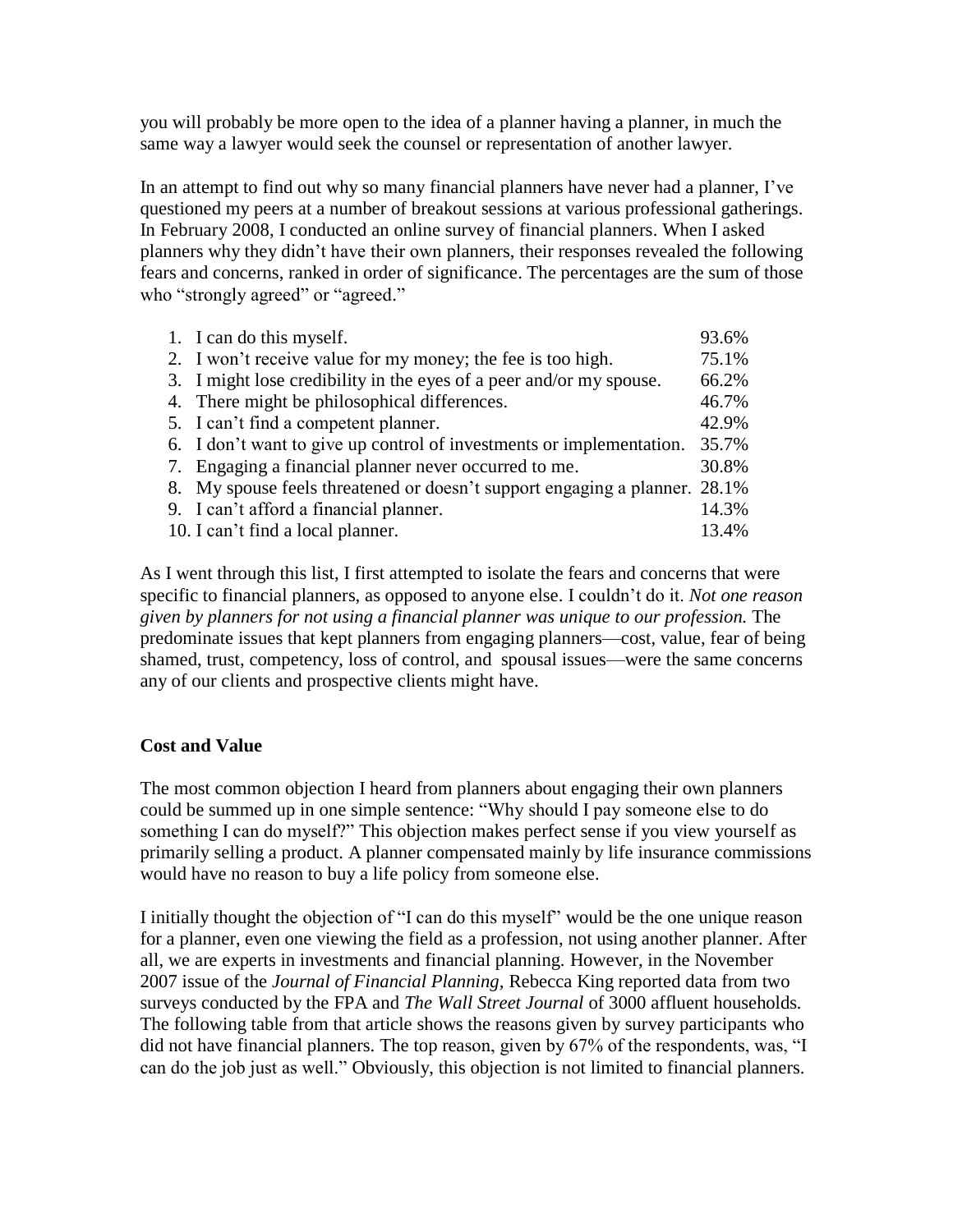| 1. I can do the job just as well                         | 67.0% |
|----------------------------------------------------------|-------|
| 2. I enjoy being in control of my financial investments  | 62.2% |
| 3. The fees are too high                                 | 35.2% |
| 4. I am not sure I can find someone I can trust          | 27.2% |
| 5. Unsatisfactory experience with an advisor in the past | 14.1% |

It is certainly reasonable that planners, like anyone else, would not want to spend money on services we did not perceive as necessary or valuable. I initially thought, as well, that any planner who was reluctant to pay for financial planning just didn't believe financial planning services were really worth the cost. It seemed to be a paradox. How can you be taking people's money to do financial planning and yet not feel you would get personal benefit from the same service?

After some reflection, I don't think this is the issue. Most planners would passionately argue they provide good value to their clients, evidenced by the fact that client turnover is relatively low in most financial planning firms. Most planners perceive themselves as competent planners and therefore believe they have competently planned for themselves. They assume there would be little left for another planner to do and little to gain from engaging a peer. That, of course, makes sense, assuming that planners can competently do their own financial planning. Therein lies the dilemma.

The same argument can be made by professionals in the fields of medicine, law, or mental health. If they are competent in their own fields, why would they gain value from being the client of a professional peer?

It makes obvious sense that physicians would consult other physicians in specialties different from their own or in cases of serious illness. It seems preposterous, for example, to think of a surgeon performing life-and-death surgery on a family member. It appears to be common practice for physicians to treat family members for minor illnesses. At the same time, another general practitioner may provide annual physicals and other routine care. In addition to factors such as privacy and comfort for family members, the number one reason for this is objectivity.

It is also easy to understand why attorneys would not represent themselves in court. Again, this is obvious in a case outside of the lawyer's specialty. A criminal prosecutor would not necessarily have at her fingertips the knowledge necessary to settle a family member's estate. But why would an estate attorney employ another estate attorney to do this type of work for her family? Again, even though the attorney may be highly competent, having a second, objective opinion from a respected colleague may be crucial.

In the case of the mental health profession, the best family counseling programs require that therapists be consumers of their own service. Certainly, the most proficient therapists and psychologists I know have done an extended amount of work with their own therapists. Many continue to consult therapists on an "as needed" basis. One of the reasons the profession encourages this is to make sure therapists' own unresolved issues or needs do not get in the way of providing the best care to their clients.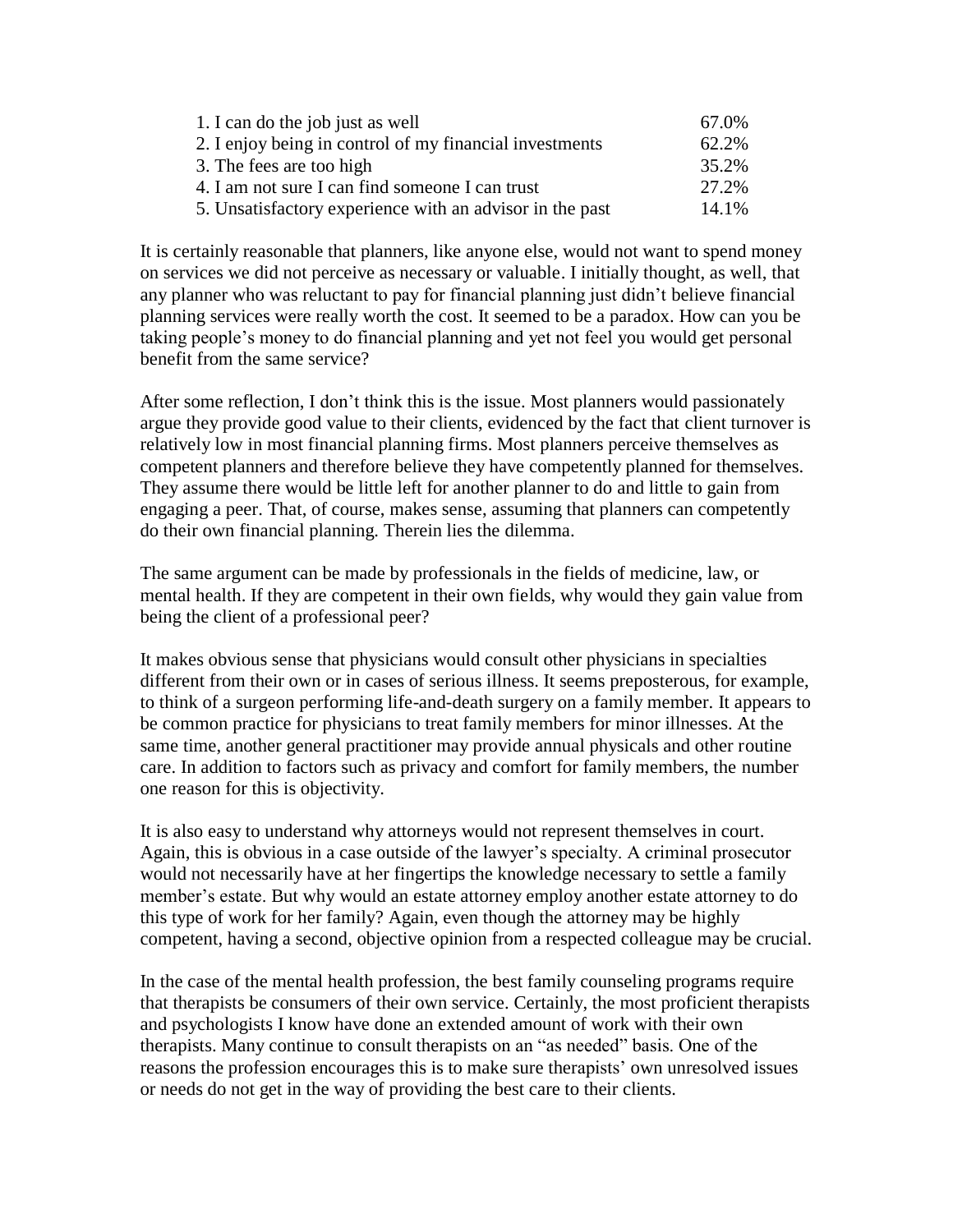There is yet another reason for professionals in any field to consult their peers for their own needs. This is the old cliché of the cobbler's children having no shoes. It is normal and commonplace for professionals to focus on their clients at the expense of themselves and their families. I must admit I spent 20 years as a financial planner before I began consistently to treat my personal investment portfolio with the same process and care I gave my clients. Ironically, the importance of this issue was emphasized by one planner's stated reason for not engaging a planner: "I'm simply too busy. I've started working on my own plan several times, but never seem to get the project completed."

The second highest reason planners gave for not having a planner was not believing they would receive value for service. I suspect some of this reluctance is focused around the sixth reason, losing control of the investment portfolio. Interestingly, giving up control of their investments was the second highest reason given by readers of *The Wall Street Journal* for not having a financial planner.

Many planners specialize in portfolio management. Some are CFA's with even more specialized training. Understandably, most investment specialists are convinced of the merits of their particular investment philosophies. I know I am. One could argue such stubbornness is a good thing. Who would want a financial planner, investment advisor, or mutual fund manager who allowed his own money to be managed differently than he managed his clients' money?

However, this argument should not stand in the way of a planner engaging a financial planner any more than it should be a reason for anyone else to reject financial planning. After all, investment advice is only one-sixth of the financial planning engagement Retaining a financial planner does not necessarily require giving up investment control or abandoning your philosophy. Many planners don't believe they have this option, especially since so many planners use the AUM model of compensation which does not allow for the separation of investment management from financial planning services. Therefore, they may never even consider other possibilities, such as engaging a financial planner but continuing to manage their own investments. This is the arrangement I have with my planner; she does the planning and gives me a second opinion on my asset allocation and investment selection, while I continue to manage my portfolio.

Another fact I found interesting was that only a minority of the planners who had financial planners actually wrote checks to the planner. The majority traded services. Those who paid for planning services seemed to be more pleased with the overall experience than those who traded services. Having done it both ways, I find that writing a check rather than trading services gives me more of a chance to be fully treated as a client.

Another objection, which ranked ninth, was, "I can't afford a financial planner." This objection seemed to be most concentrated among younger financial planners who didn't meet the minimums of some of the financial planners they would like to retain. Again,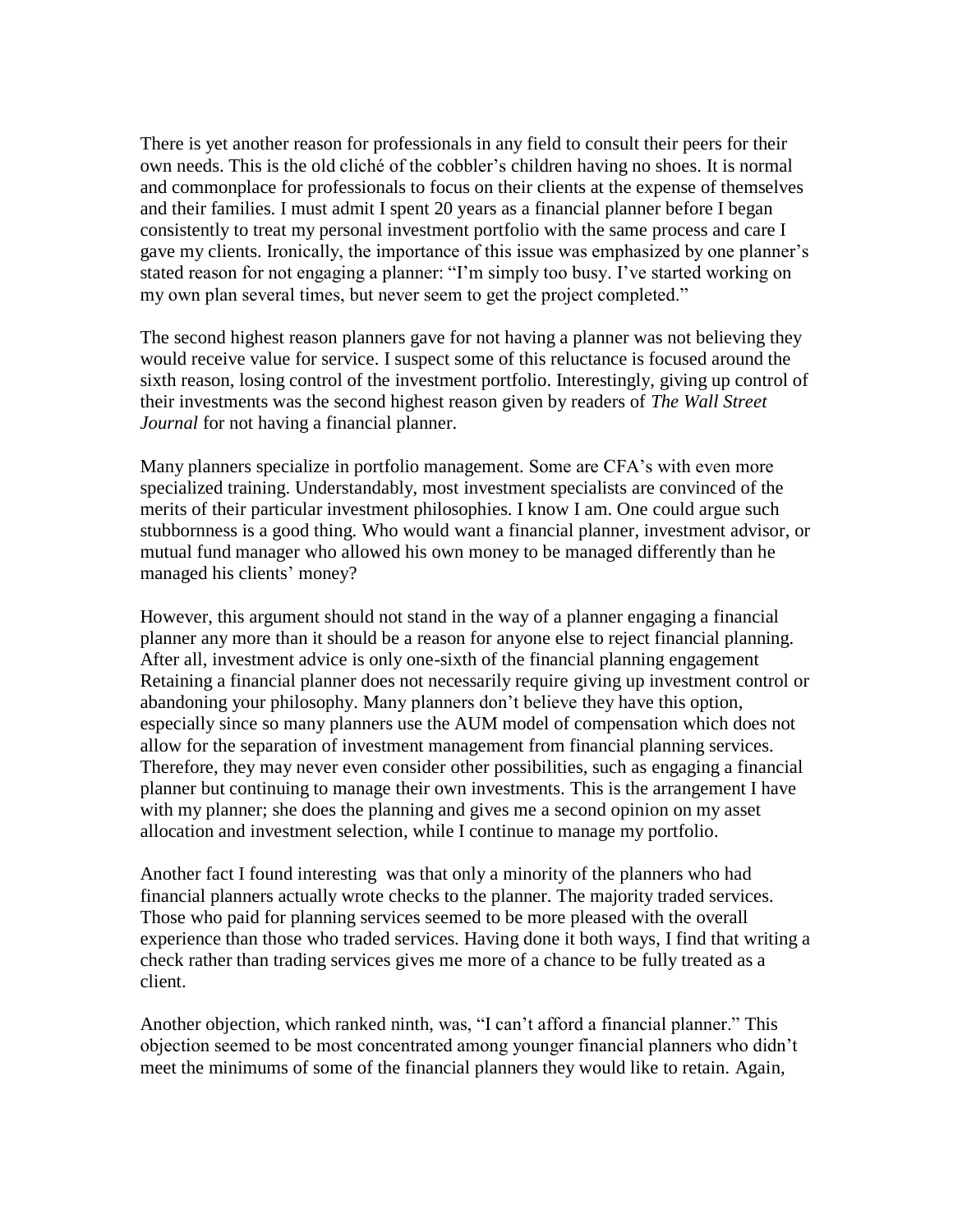this is no different from those we turn away on a regular basis because they don't meet a minimum net worth or fee threshold.

#### **Fear and Shame**

Another major objection to using a financial planner is found in the third objection, "I might lose credibility in the eyes of a peer and/or my spouse." This addressed the potential for shame, judgment, and embarrassment that might come from opening up your financial life before a peer. One planner I interviewed summed up this objection succinctly: "I would never use a planner I didn't know, and I would never use one I did know"

That pretty much describes how many planners feel. It's just too embarrassing to undress ourselves financially in front of a peer we respect. The fear of judgment, shame, and rejection from peers is paralyzing. Not surprisingly, the same fear plagues many outside of the profession who choose not to become clients of a financial planner. The biggest shame I find is around net worth and income. If you question this, at your next professional gathering ask each person you meet how much their taxable income was last year and how much they are worth. In my experience, nine out of ten people feel shame about what they do have and believe they should have more than they do. Therapist and coach Dr. Ted Klontz finds there is no topic—including marital infidelity and sexual issues—around which people feel more shame than money.

Planners also fear that a planner would discover imperfections in their personal financial planning. As professionals, we try not to allow clients to have holes in their financial plans, such as inadequate asset protection, an outdated estate plan, inadequate investment diversification, and any number of other financial incompletions. Planners project that since they "know better," they should have their financial houses in perfect order, and they fear losing respect if a peer discovers any areas where they do not.

This fear underscores the necessity of exploring this issue fully with any potential planner, prior to the engagement. It is important to choose a planner who has the empathy, maturity, and understanding to create an environment where the planner-client can feel safe enough to share honestly and fully. One of the best ways to create this type of relationship is to verbalize this fear during the interview process and evaluate the planner's response.

#### **Trust**

My conversations with planners brought out two primary aspects to the issue of trust: competence and confidentiality. Competence includes managing the planner-client's portfolio with the same philosophy and skill the planner-client would use. Confidentiality includes being able to trust that the planner-client's affairs would be kept completely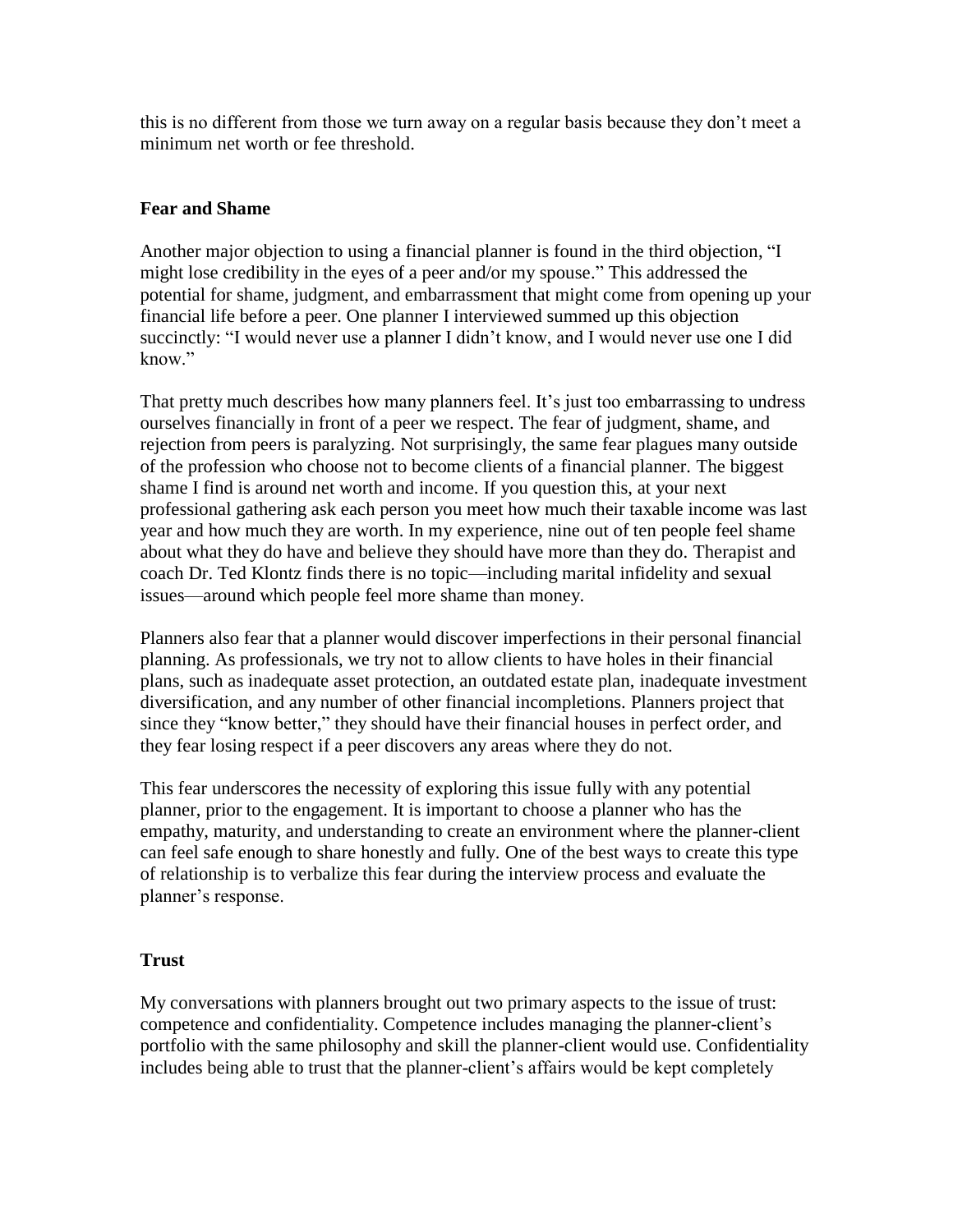private among peers in the profession. Another confidentiality concern is that of exposing information to someone who may be a professional competitor.

Again, trust is an issue ubiquitous to the planner/client relationship, no matter what the client's occupation. It requires research on the part of the planner-client, just as it does for any client, to select a planner who will be both trustworthy and competent.

Fear that the planner won't know as much as the planner-client is another huge issue, which was addressed in objections four and five, "There might be philosophical differences," and, "I can't find a competent planner." Many planners are overly confident about their knowledge and ability. Ask ten planners if they are average, below average, or above average, and you'll probably get eight claiming to be above average. There's an irony here, related to the previous point. As planners, we wouldn't want to work with our own planners unless their competence matched or exceeded our own. Yet we wouldn't want them to uncover any lack of competence in us.

Most potential consumers of financial planning services grapple with these same issues of cost, trust, shame, and competency. Good financial planning costs money, at least initially. It means working in partnership with your spouse. It means exposing your financial beliefs, secrets, and mistakes. It means laying bare your financial soul. This is harder for many people than physically undressing for their doctors. Planners are no different.

### **Spouses**

Another area of concern for many planners is related to their spouses, as shown in the survey's eighth objection, "My spouse feels threatened or doesn't support engaging a planner." This concern took many forms, including the following:

- *Fear of exposure of financial infidelity*. Some planners, just like some of their clients, have money secrets they don't want their spouses to know. Such "financial infidelity" is a factor in many marriages. A 2004 study commissioned by *Money* magazine revealed that 44 percent of those surveyed believed it was okay to keep financial secrets from their spouses. I suspect the numbers are no different for planners.
- *Perceived reluctance from spouses*. Other planners said their spouses would perceive spending money on a financial planner as a waste, because the planner/spouse could provide those services for free. Some apparently believed their spouses would lose respect for them if they suggested hiring another professional to do what they were trained to do themselves. Others felt their spouses weren't interested in being part of the financial planning process.
- *Perceived incompetence of spouses*. If one spouse is a financial planner, both partners quite naturally tend to perceive the planner as the "money expert" in the marriage. Engaging a financial planner requires meeting with that planner as equal partners. For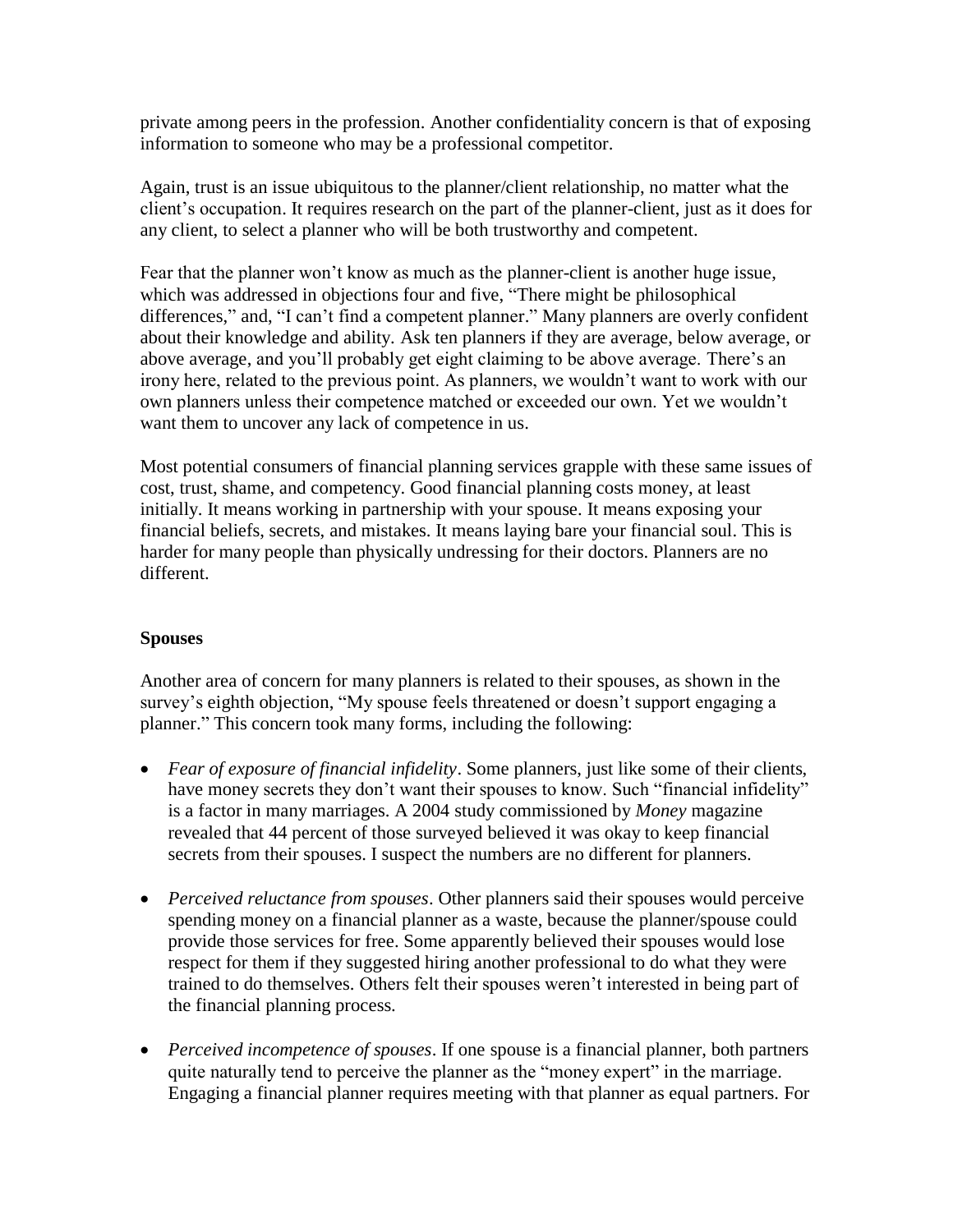the planner-client, this may mean giving up the "expert" position. For the uninvolved spouse, it may mean accepting increased responsibility for the couple's financial decisions. The change can be challenging for both.

## **Benefits of Financial Planning**

My research established to my satisfaction that financial planners' objections to hiring their own planners were not unique to the profession. I then wondered whether the same would be true regarding the benefits of financial planning.

My survey asked planners who did have planners about the benefits of engaging a financial planner. Their answers included something I didn't expect. All of the planners said they received a double benefit from financial planning—both personal and professional. While I knew that working with my own financial planner had helped me become a better planner, I hadn't quite internalized the professional benefits of a planner engaging a planner until that moment.

First, let's look at the personal benefits created or provided by financial planning:

# **Personal Benefits**

 *It creates a time and place to address incomplete or unaddressed financial issues and uncover and fix financial "blind spots."* (73.4% agreed.) The problem often isn't that planners are not competent, but that they do not make the time to serve themselves or their families with the same skill and attention they give to their clients. One of the biggest reasons a planner's planner can pay big dividends is because planners tend to put themselves at the bottom of the stack and do their sloppiest planning for themselves. If most planners did planning for clients in the same manner they plan for themselves, those clients would fire them. It is almost always beneficial to have another expert opinion from someone looking over your shoulder. Having your own financial planner elevates your planning to the same level your clients receive, because you are the client.

Even planners who don't have obvious incompletions in their own affairs can benefit from the suggestions of another planner. One planner described engaging a financial planner, who pointed out that all her income—from her practice, her clients' professions, and her portfolio—came from the U.S. stock market and suggested she was exposing herself to too much risk.

 *It provides support for your survivors.* (66.7% agreed.) Even if a planner feels he or she is the best choice as the family's financial planner, if the planner dies, family members lose more than their loved one. They also lose their planner. Having an outside planner can help prepare the spouse to manage the finances in case of the planner-client's death or incapacitation. After my wife and I had our first meeting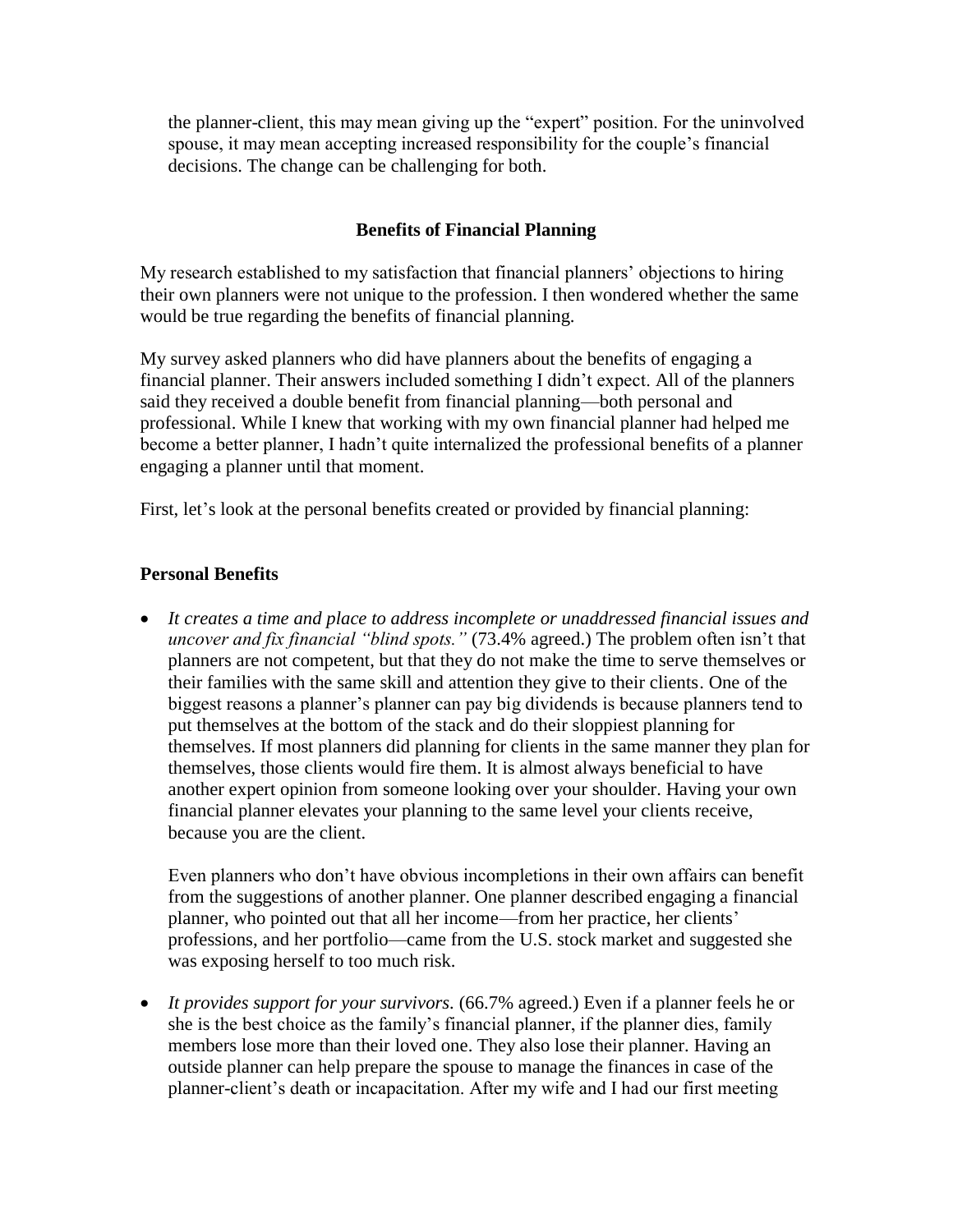with our financial planner, she told me, "I feel so relieved, knowing if something happened to you I would have someone to help me take care of everything." Another spouse of a planner said, "I can't tell you how relieved I am to know that someone else knows all the financial stuff, too. It is worth every penny we spend to engage our own planner."

 *It involves the "unengaged" partner in financial decisions and educates that person in financial matters.* (60% agreed.) Another benefit is having a set time and place to have conversations around money. This is especially significant when the plannerclient has a spouse. Deliberate and conscious conversations about money with your partner simply don't happen in the normal course of life. They are not the favorite "date night" topic. As one planner-client said of her planner, "He could see what I couldn't. He could hear my husband and my husband could hear him."

In order to get the most from the financial planning engagement, it is important to include the spouse. Meetings where the two financial planners discuss money matters and make decisions, while the spouse sits in a corner and never says a word, will be of limited benefit to the couple. The financial planner will need to invite or persuade the less-involved spouse to participate as a full partner, just as he or she would do with any other couple. As one planner said, "My spouse enjoys getting objective advice without changing the power dynamics of our relationship." This provides benefits for the planner-client as well as the spouse. Another planner commented, "I don't feel overly responsible, and she has a forum for being heard both emotionally and financially. I don't have to be the expert with all the answers."

- *It provides a vehicle for the planner-client to examine, deepen, and affirm his or her own relationship with money*. (50% agreed.) If you choose a planner trained in integrated financial planning, whose services include financial coaching or counseling, this will be a wonderful time to reexamine and refine the health of your own relationship with money. This process can pay huge dividends to planner-clients, just as it does any clients.
- *It provides a structure of accountability where there usually is none*. (40% agreed.) Most planners, especially solo practitioners, are at the top of the organizational chart in their own offices. They typically don't answer to anyone, which is a breeding ground for financial myopia. It's hard to know what you don't know, and it's often what we don't know that will hurt us. A financial planner can help us fill that void. All the planners who had their own planners said the process was helpful in finetuning and lending a second opinion to their financial plans. Most said the process helped them discover shortcomings in their personal financial planning that they had overlooked, that they had not had time to address, or that were outside their areas of specialization.

#### **The Unintended Value Proposition: Professional Benefits**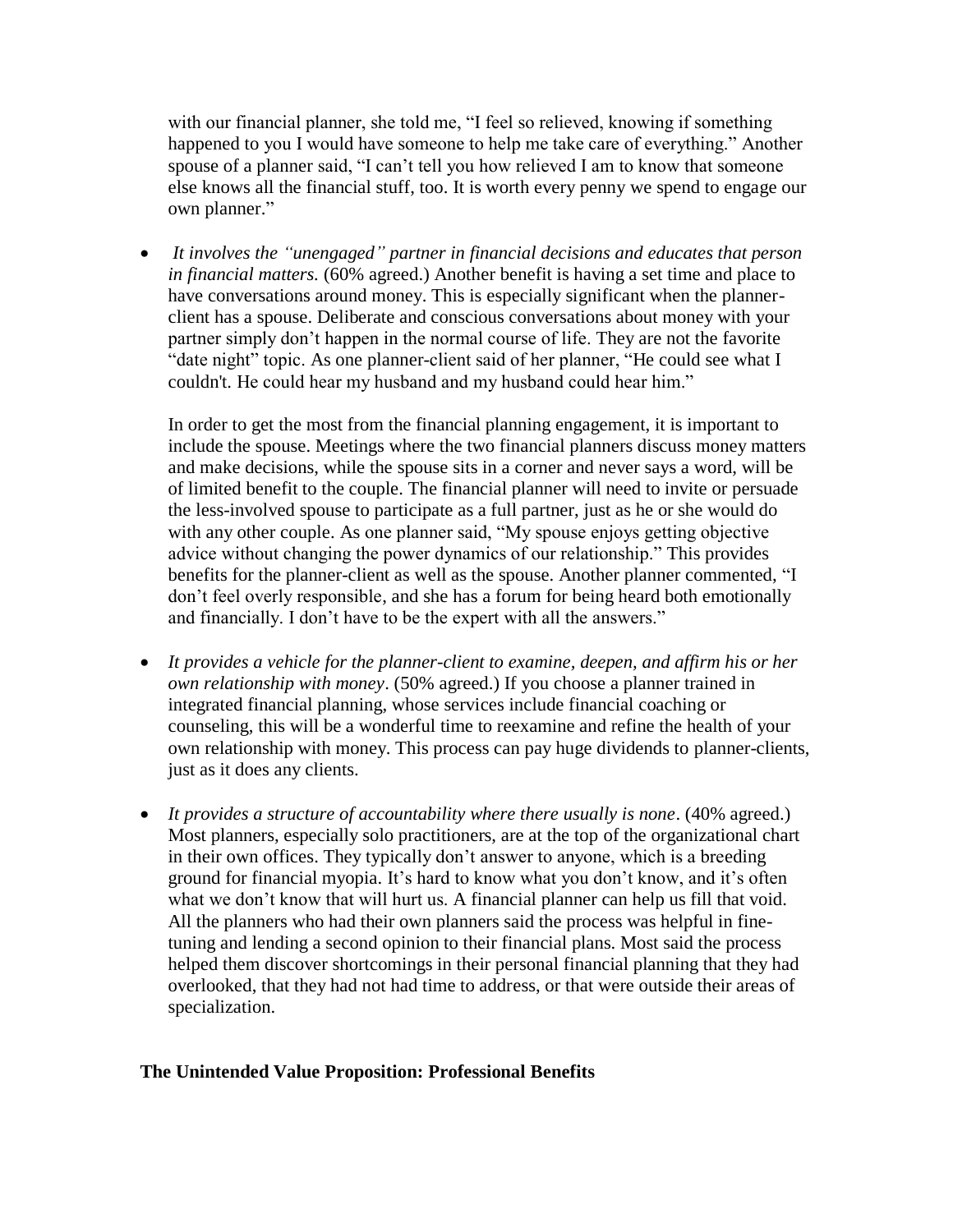While planner-clients had expected to benefit personally, many were surprised to find as much or more value from the professional benefits they discovered. In fact, planners who had financial planners indicated they publicized that fact to prospective clients because they felt it added to their credibility. The process improved the delivery of their financial planning services to clients and the bottom-line profitability of their practices in the following ways:

 *It deepens one's ability to internalize and communicate the value of financial planning*. (73.4% agreed.) My relationship with my first financial planner taught me—in a way no other experience could—the tremendous value in just creating a place and time for couples to have a facilitated visit about their money. Before having a planner, I always felt that I had to be providing information or solutions to my clients. I saw little value in simply facilitating a couple's discussion about money, so I rarely let such conversations develop. By being a client, and having an extremely competent planner with excellent counseling skills, I experienced the huge value a financial planner can have simply by showing up and shutting up.

I have been told by my planner-clients that they have received the same benefit. Time and time again, clients have affirmed that "holding the space" for them to negotiate tough money issues is one of the most valuable services I've provided them. It's taken me many years to internalize that my value isn't just creating CRUTS, DAPT's, or exquisite asset allocations.

 *It offers a rare opportunity to observe and experience another planner's process, which may result in new ideas, new tools, and improved deliverables to clients.* (60% agreed.) Assuming you've consciously selected your planner, he or she is probably someone you respect a great deal and view as having a successful practice. This is an opportunity to experience that person's financial planning process "up close and personal." I can think of no other method, except for working for a planner, where you will get a better view and understanding of someone else's process. This in itself may be worth the entire cost of the financial planning fee. It is a chance to see how another successful planner practices and to glean new wisdom and affirmation for your own practice.

As planners, we can get relatively myopic in our practices. Many of the firstgeneration planners are solo practitioners who have never worked for or with another planner. They've heard other planners talk about their processes, but they've never watched the whole process unfold before their eyes. The closest thing the planning profession has to this would be the FPA Residency Program, and it is still no substitute for actually experiencing the real deal. I would suggest that even the most proficient planners can find one or two valuable nuggets that could be applied to their own practices as the result of being clients. As one planner said, "It offered me a way to bounce my strategies off someone else in a very personal way."

 *It increases the planner-client's understanding, trust, and empathy with clients.* (57.2% agreed.) Probably the biggest benefit of having a planner is the experience of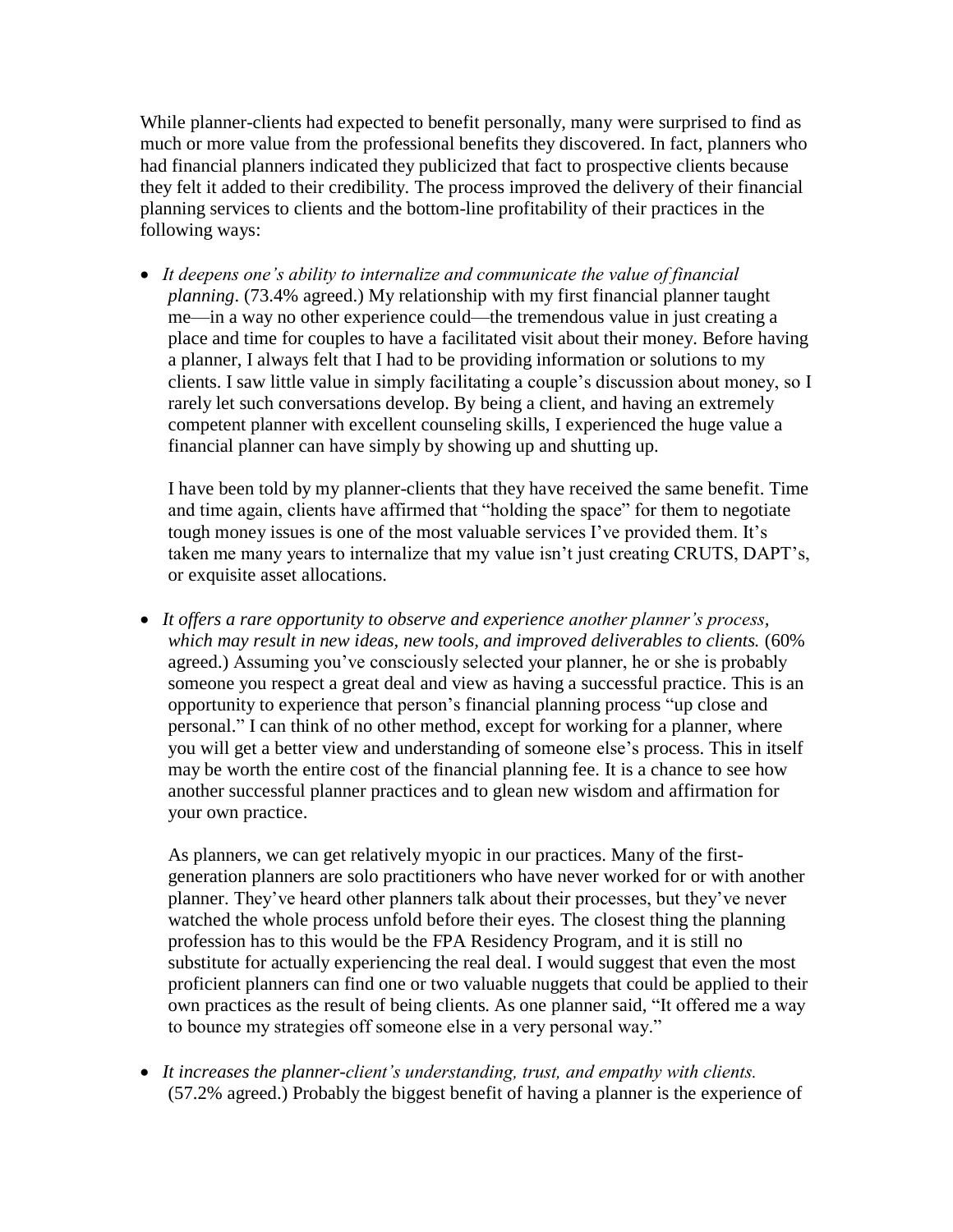being a client. It opens a whole new understanding of what your client experiences in your office in a manner that can't be duplicated, and it can make a big difference in the way you interact with clients. For example, at one time I gave clients a 42-page form to fill out. Then I had to complete one of those forms myself. I've never given one to a client again.

Having the "client experience" also deepens your ability to relate to your clients, which exponentially improves the chances that your clients will implement your advice. Many planners believe that, if they were to admit any financial weakness, this would breed insecurity in their clients. Ironically, the opposite is true. An appropriate amount of self-disclosure from your own experiences as a client can build trust with your clients. It takes a far more confident planner to lay open financial mistakes and imperfections than it does to bluff perfection. Giving the impression that you are allknowing and all-seeing only causes your clients to feel overwhelmed and intimidated. Most people can't relate to someone who doesn't make mistakes or doesn't seem to know what it's like to sit on the client side of the desk. Don't ever underestimate the power of being able to say to a client, "I've been there and done that."

- *It helps clarify life and career aspirations and get a new vision for my practice*. (53.4% agreed.) A planner-client said, "Having my own planner helps me reassess and quantify goals as they change." This benefit is especially significant for plannerclients who are interested in adding integrated financial planning to their own practices. There can be no better training for taking clients on their interior money journeys than walking the same journey yourself.
- *It can offer a way to recharge and re-energize*. (35.7% agreed.) Especially for those who do integrated financial planning, meeting with clients can be draining. It requires a significant amount of emotional energy to fully "be" with clients, to listen to and coach them. Having your own integrated financial planner gives you a chance to replenish that energy, renew your focus on your professional as well as personal aspirations, and maintain your commitment to and excitement about your work.

If planner-clients do their selection process right, they will choose planners who have philosophies similar to their own, plus equal or greater skills. In this case, the financial planning engagement becomes as much of an apprenticeship and coaching experience as it does a personal service. Interestingly, when framed as a practice management benefit, many planners who had told me they would be unwilling to write a check for financial planning became willing to reconsider that position.

#### **Selecting a Planner's Planner**

When selecting a planner, the planner-client needs to do a thorough job of interviewing candidates. While this is good advice for any consumer searching for a planner, it is crucial for planners. This is the area where most planners go wrong. They typically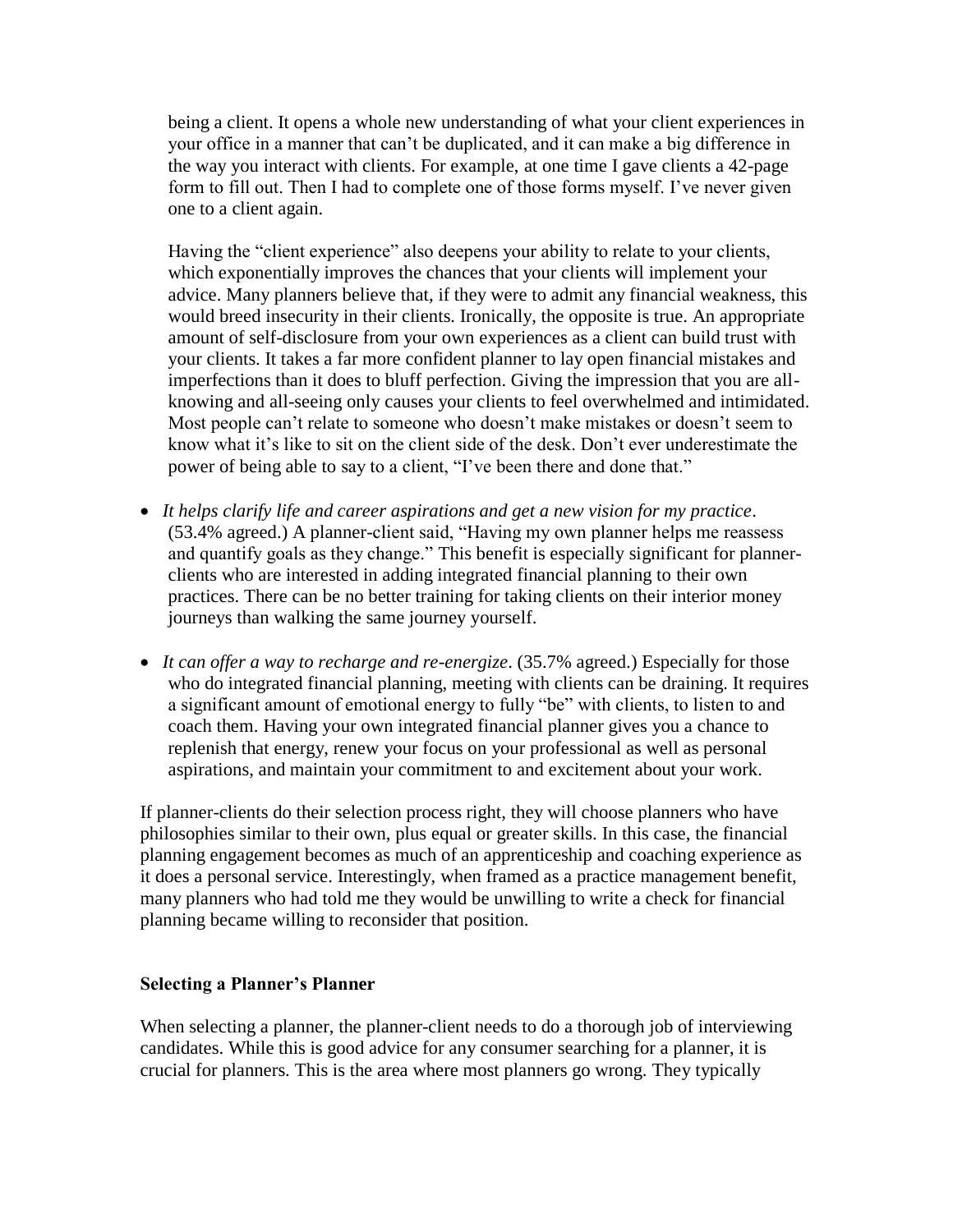choose a colleague they have known and trusted for years. The problem is that few planners really take the time to fully understand a colleague's process and philosophy.

I recommend that you interview at least two or three planners, even if you are positive of the planner you want to use. Let each of them know you are interviewing others with the intention of finding the best philosophical match for you and your spouse. During those interviews, keep the following points in mind. Make sure you have discussed and are satisfied with each of them before you commit to engaging a planner.

- 1. *Discuss your respective investment management styles and philosophies*. This is probably the most important aspect of the professional relationship to clarify up front. It is critical to have a broad discussion of each other's investment philosophies and to decide how you will handle the investment process. If your investment philosophies are very similar, or if you judge your planner to have a specialty in investment advising that exceeds your own, perhaps you will decide to allow your planner to manage your portfolio as he does for other clients. However, for planners with a specialty in investments or strong investment philosophies, this is a difficult step to take. In these cases, some planner-clients elect to retain implementation and custodianship, but have the other planner review and challenge their asset allocation and security selection. Taking investment advising completely out of the engagement could also be an option, especially in case of strong differences in investment philosophies. This would be the least preferable solution, as it leaves a large part of the financial planning experience untouched. It is probably preferable to try and find a planner whose investment philosophy is more closely aligned with your own and to consult on at least some aspects of portfolio management.
- 2. *Agree on the deliverables and who will be responsible for the various implementations of the plan.* It is perfectly possible and reasonable to separate the functions of "financial planning advice" and "implementation." The mechanics of managing accounts, making trades, etc., can be done by either the planner or the planner-client. The important thing is to establish clearly who will do what and to lay out a clear path of accountability.
- 3. *Decide how often you will meet and how many meetings will be in person.* In today's high-tech world, it is no longer necessary for financial planner and client to be in the same geographic area. For planner-clients, this greatly expands the possible choices and can reduce concerns about confidentiality and competition. Still, it is important to be able to meet in person from time to time. I recommend as many personal meetings as possible, especially in the beginning of the relationship.
- 4. *Be sure to review and sign the planner's engagement standards*. Often, planners will cut corners on the administrative side of the engagement with a plannerclient. This often means engagement agreements are not signed, ADV's are not exchanged, and other administrative "trivia" is skipped. It is important for many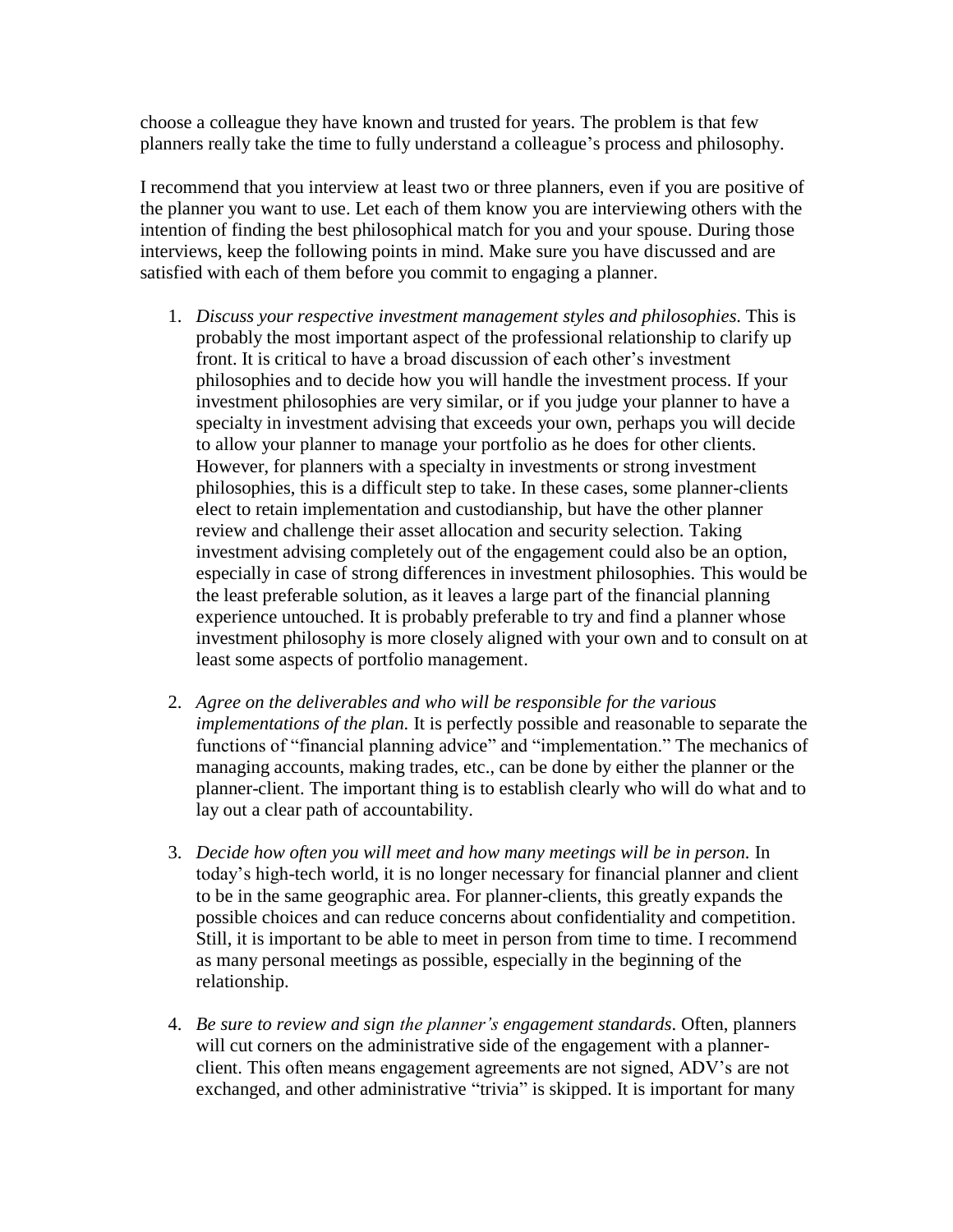reasons that no step of the process is minimized or skipped, both for the sake of compliance and to make sure the planner-client has the same experience, safeguards, and responsibilities as other clients.

- 5. *Have an open discussion on fears of shame, judgment, and rejection.* This may be the most difficult part of the interview process, but it is essential. If you can't have that discussion initially, chances are you won't be able to work comfortably together. It is important that this discussion include fears and concerns of all parties: the planner-client, the spouse, and the planner.
- 6. *Establish a clear understanding on fees and write a check for them*. The reality is that many planner-clients are even more uncomfortable talking directly about fees than are most financial planning clients. In addition to becoming clear about fee amounts and the exact services to be provided, it is important to be specific about how fees will be paid. Many planners exchange professional services rather than paying one another directly. In many ways it would be a better idea to write checks for services just as any other clients would do. This eliminates questions of whether services of equal value are being exchanged, more fully involves the planner-client's spouse, expands the planner-client's choices of planners beyond just those willing to trade services, and gives planner-clients a more authentic client experience.
- 7. *You and your spouse both need to interview and be comfortable with the planner*. This is an important aspect of involving the spouse as a full partner in the financial planning engagement. When it comes to choosing a planner, the spouse's opinions, needs, and comfort level are just as important as those of the planner-client.
- 8. *Ask if he or she has ever planned for a planner before*. Since there are so few planners who have done financial planning for a planner, you probably don't want to make this a deal-breaker. Still, you will probably have a little more comfort with a planner who has other planners for clients. Even if the planner has not had another planner as a client, asking the question offers an opportunity to discuss the issue and can give you an idea of how comfortable the planner might be with such a relationship.
- 9. *Find out if he or she has ever had a financial planner*. Again, just as your clients will draw comfort from the fact you have or have had a planner, so will you draw comfort from a planner who has done his or her own financial planning.

### **Conclusion**

In recent years, one of the goals of many in our field has been to establish financial planning as a recognized, defined profession. One of the obstacles in the way of that goal has been our own reluctance to become consumers of the services we provide. In order to